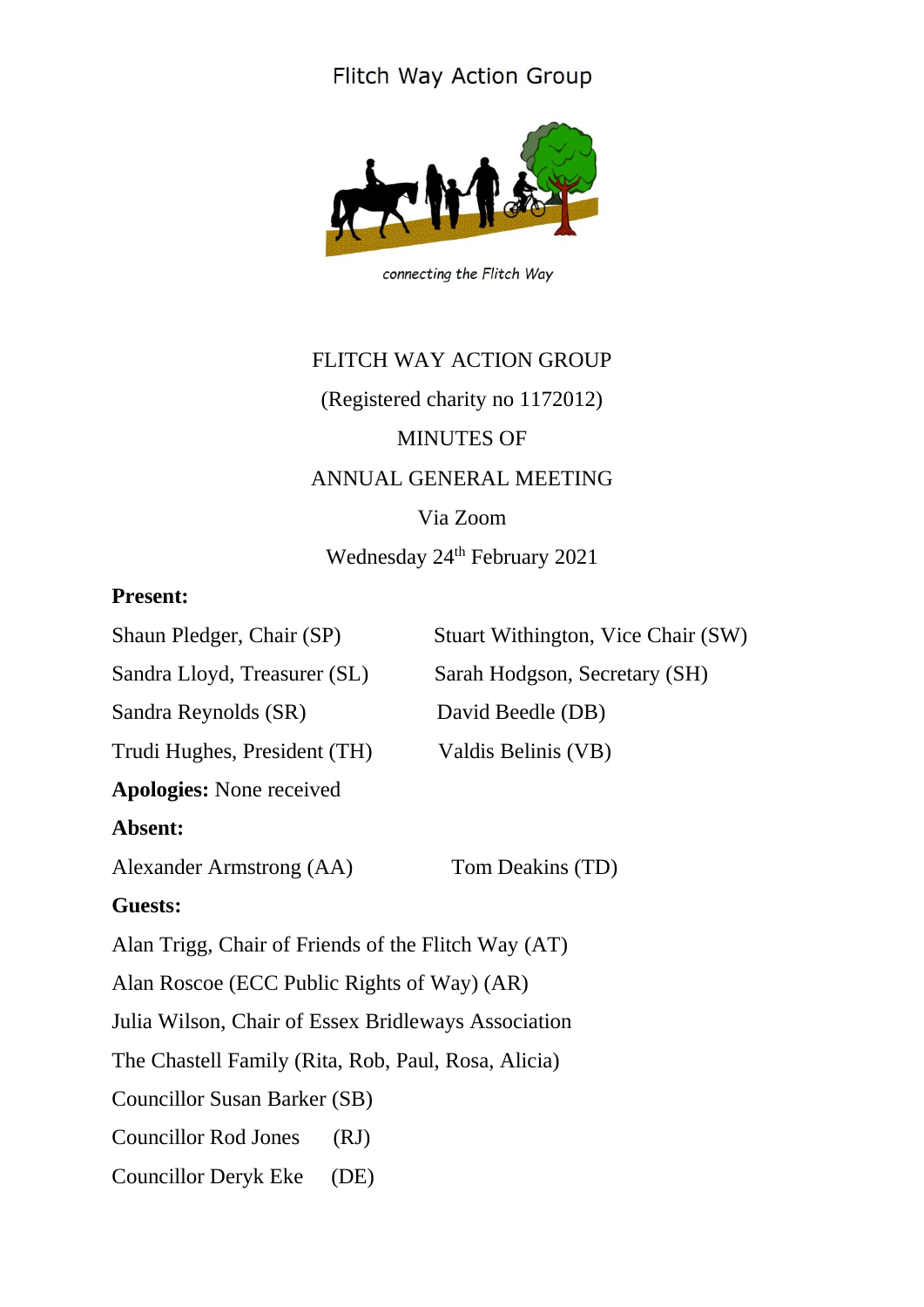The meeting, chaired by SP opened at 6.35pm. SP welcomed our guests and expressed condolences to Rita and her family on the death of William Chastell our founder and former chair.

VB gave a tribute to William highlighting some of his many impressive achievements: managing the construction of the Globe Theatre and the ITN building, his involvement with the Hertfordshire Wheelers, his epic ascent of Mont Ventoux and creation of the Tye Green Challenge, his kindness and his determination.

The Chastell family left the meeting.

The minutes of the AGM on 24.02.20 were approved.

SW gave a report (attached) of his meeting with ECC on 10.02.21.

SB provided a screen shot of Highways Panel work. Highways Panels will each receive £200,000 in the next financial year. DE has contacted Cllr Simon Walsh re match funding from UDC. SB will follow this up. Dunmow Town Council have commissioned a survey on the B1256.

SL summarised her findings on Redrow's unused s106 money. DE said Redrow would have to agree to the funds being diverted. SL will contact Gordon Glenday to discuss whether a deed of variation can be agreed.

SW's bridge estimate has been sent to ECC. SR pointed out that the supporting structure (abutments) is likely to be costly. The bridge company have suggested using and extending the existing Cherry Garden bridge structures. Progress may depend on Councillors agreeing the bridge is a priority. AR confirmed ongoing maintenance as part of the adopted bridleway over Bishops Stortford College and DTC land would fall to ECC.

SH reminded everyone of the chance to submit comments on the Local Plan.

DE is discussing with Kris Radley a district wide strategy on cycling, walking and horse riding which will include the Flitch Way.

SH emphasised the importance of creating a bridleway to accord with the existing Flitch Way and to ensure we have a route in perpetuity for all vulnerable road users.

RJ highlighted the need for repairs on Byway 57 to regrade the ford and refill areas where flooding has washed out road planings.